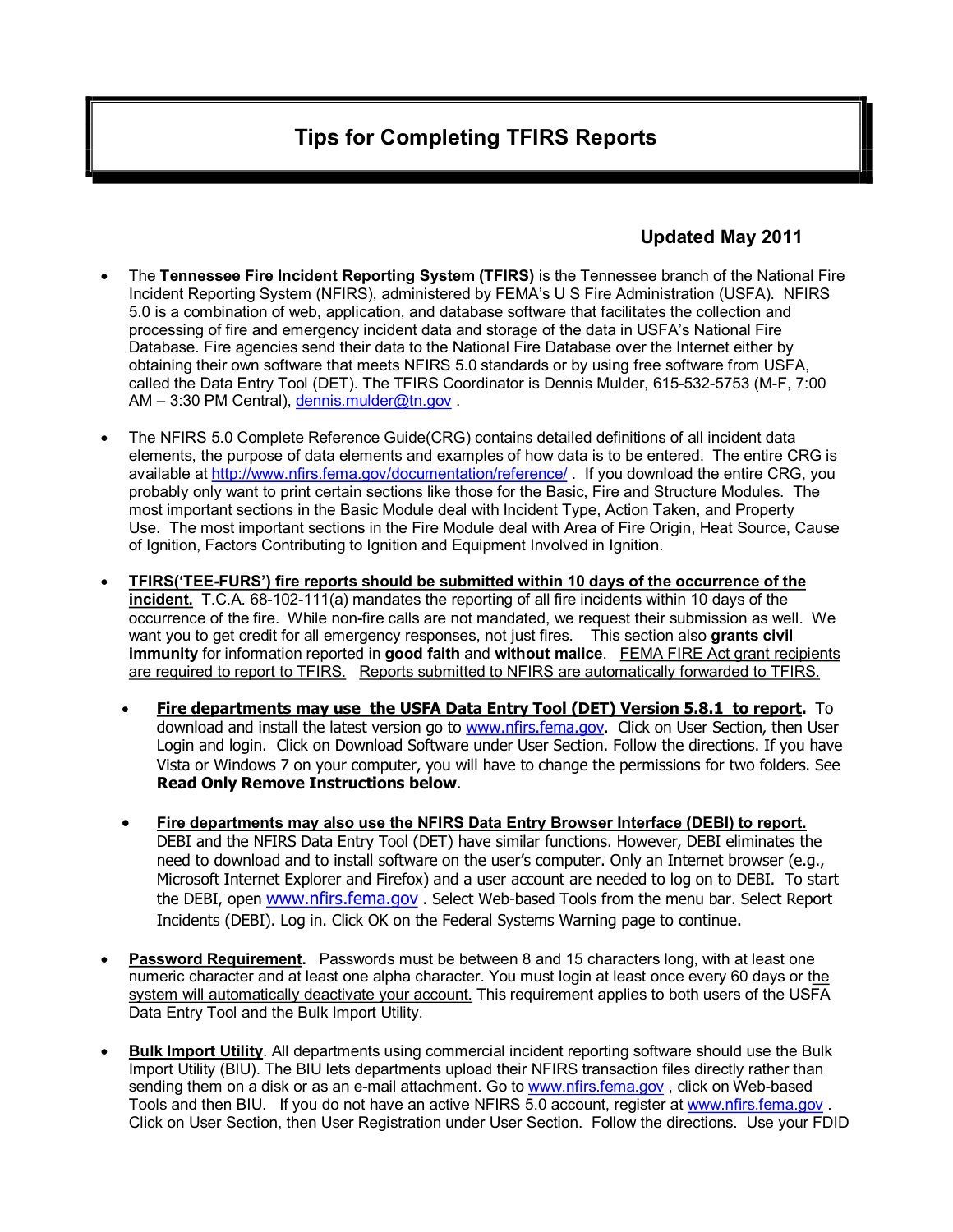\_\_\_\_\_\_\_\_\_\_\_\_\_\_\_\_\_\_\_\_\_\_\_\_\_\_\_\_\_

for the username. Email [dennis.mulder@tn.gov](mailto:dennis.mulder@tn.gov) to notify us that you have registered. After you have been notified your account is active, you can begin using the BIU.

· **The Incident Type (IT) is the actual situation emergency personnel find on the scene** when they arrive, but if a more serious condition developed after the fire department's arrival on the scene, that incident type should be reported. Use the fire codes for incidents involving fire and hazardous materials or fire and EMS. You will have an opportunity to describe multiple actions taken later in the report. In general, use the lowest numbered series that applies to the incident. Be specific in what is entered in the Incident Type. Do not use 100 - Fire Other unless no other fire code applies. Fires out on arrival are reported as fires. A fire is a hostile, uncontrolled burning: building fires are IT 111, mobile home fires 121, car fires 131, grass fires 143 and rubbish fires are 151. Controlled burning with or without a permit is not a fire according to this definition: unauthorized burning is IT 561, authorized burning is 631.

**Structure Fires** are fires inside a structure whether or not the structure is involved, or any fire under or touching a structure that involves the structure. A structure is an assembly of materials forming a construction for occupancy or use to serve a specific purpose. This includes, but is not limited to, buildings, open platforms, bridges, roof assemblies over open storage or process areas, tents, air supported structures, and grandstands. A building is a structure enclosed with walls and a roof and having a defined height.

**Fire in structure other than a building** (IT 112) includes fires on or in piers, quays or pilings; tunnels or underground connecting structures; bridges, trestles, or overhead elevated structures; transformers, power or utility vaults or equipment; fences and tents

**Mulch Fires** should be captured as Incident Type 142 – Brush or brush and grass mixture, including ground fuels lying on or immediately above the ground, such as roots, dead leaves, fine dead wood and downed logs. The item first ignited would be 72 – light vegetation, not crop, including grass, leaves, needles, chaff, mulch and compost.

**Clothes Dryer Fires** are considered building fires unless such fires occur in mobile property used as a fixed structure, such as manufactured housing (the 120 series) and it is possible to have a dryer fire on a ship. On the Basic Module, the dollar loss would be for "contents" only. A Fire Module should be completed, and the "Equipment Involved in Ignition" section (including the make and model of the dryer) should be coded as an 811.

- · **All civilian** *fire* **casualties are required to be reported to the State Fire Marshal** by using the NFIRS 4 Civilian Fire Casualty Module. A *fire casualty* is a person who is injured or killed as a result of a fire, including escape from the fire. If a victim dies after the original fire incident has been filed with the state, a CHANGE transaction must be submitted for that incident changing the injury to a death.
- · **The Fire Service Casualty Module is required for ANY firefighter injury**, regardless of whether it is associated with a response, training, or working on trucks in the station, etc.
- · **Estimated Property & Contents field (G2) required for all fires in your jurisdiction**. T.C.A. 68102 111(a) requires an estimate of dollar loss for all fires in your jurisdiction. If insured, you may use the insurance adjustor's estimate or your own estimate. Possible methods of estimation are outlined below.
- · **For structure fire loss**, multiply preincident value of the structure by the percentage of area damaged. Estimate the area damaged and divide by total area to get percentage damaged. Then multiply structure value by percentage damaged to get structure loss. Preincident value and total area are available at <http://www.assessment.state.tn.us/> . Search by owner last name or address by county. Improvement value is structure value. **Main floor size** (Structure Fire Module, Section I4) is also available at this site.
- · **For contents loss,** "Where it is impossible to determine the actual contents, an estimate can be made by assigning a content value of 30 to 40% (50% in upper end homes) of the value of the structural loss", Colorado Division of Fire Safety, Partners in Fire Safety, February 20, 2006 p.19 If loss is confined to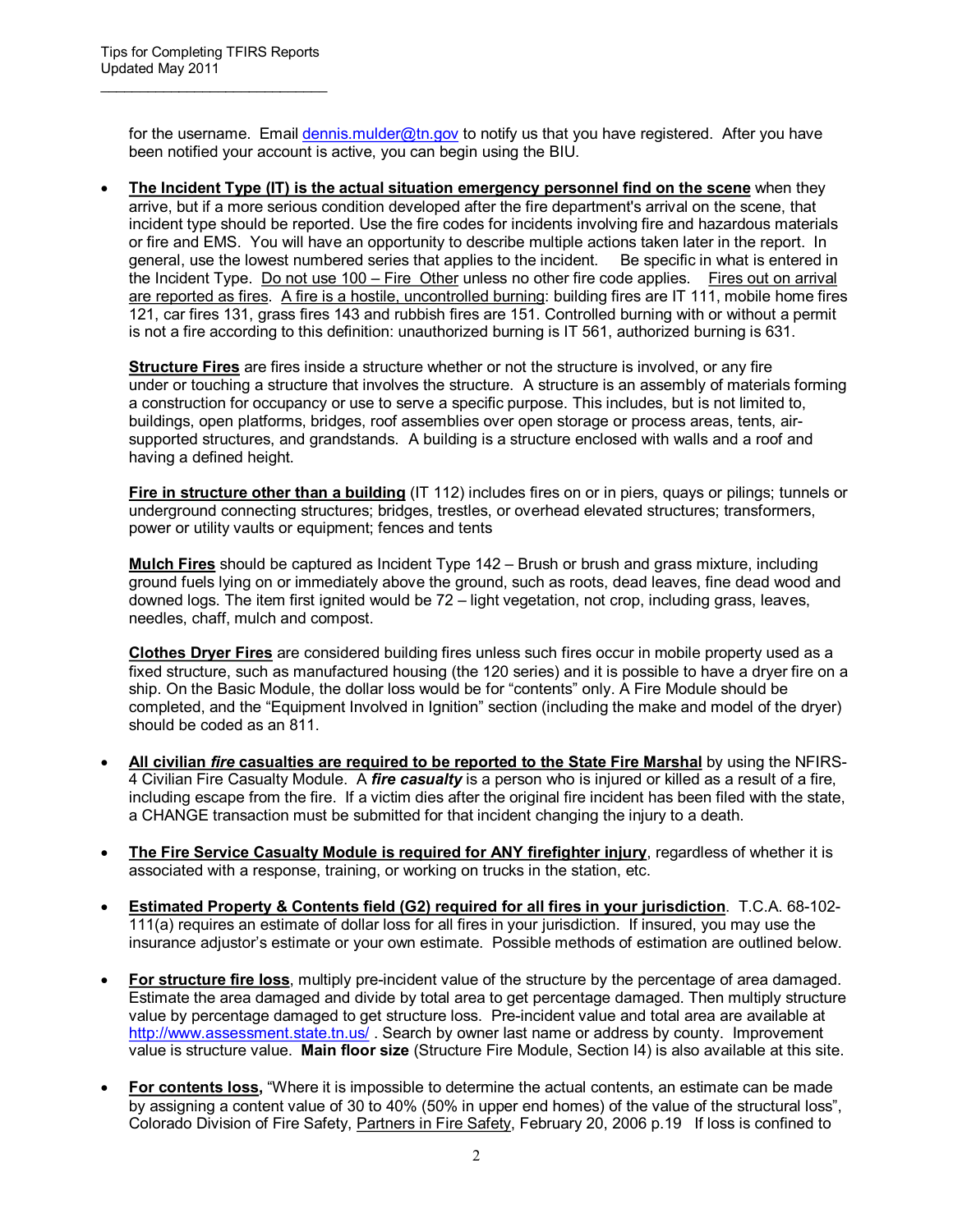\_\_\_\_\_\_\_\_\_\_\_\_\_\_\_\_\_\_\_\_\_\_\_\_\_\_\_\_\_

specific item, estimate for only that item; go to [www.shopping.yahoo.com](http://www.shopping.yahoo.com/) for price ranges for consumer products.

- · **For estimates of smoke damage only,** use 16¢ per sq. ft. to estimate cleaning cost. Multiply perimeter by height and add area of ceiling to get total area of walls and ceilings damaged. Then multiply total area damaged by 16¢ per sq. ft. to estimate of smoke damage.
- · **For properties not on the Comptroller's site or properties exempt from tax,** go to [www.zillow.com](http://www.zillow.com/) or to [www.saylor.com/lacosts/index.html](http://www.saylor.com/lacosts/index.html) and adjust for Tennessee. To estimate loss for manufactured homes not found on the Comptroller's site, multiply average sales price by percentage of damage. Average sale price from 1980 – 2008 can be found at [www.census.gov/const/mhs/avgpricebystate.html](http://www.census.gov/const/mhs/avgpricebystate.html) . For example, the 1980 average Tennessee sale price of a single-wide was \$12,500 and the average for a double-wide was \$20,900.
- · **For vehicle fires**, get average retail value at [www.nadaguides.com](http://www.nadaguides.com/) or [www.kbb.com](http://www.kbb.com/) . Estimate loss at 100% of value for damage to engine compartment **and** under dash or passenger area; 50% for engine compartment only; 25% for passenger area only light damage and 50% for passenger area only heavy damage. For commercial trucks and trailers, go to [www.truckpaper.com](http://www.truckpaper.com/) and for farm equipment got to [www.machinefinder.com.](http://www.machinefinder.com/)
- · **Amount of Insurance required for all building and manufactured home fires where property has been** destroyed or damaged (*not required for aid given calls*). T.C.A. 68-102-111(a) requires the amount of insurance, if any, for all building and manufactured home fires in your jurisdiction for which there is firerelated damage. **If there is no firerelated damage to the building or manufactured home, the amount of insurance is not required.** Since there is no special field to capture amount of insurance, please enter this information in the Remarks, Basic Module, Section L. For consistency in reporting, please use the following format. Enter "Insured Y\$" (without quotes) followed the amount of insurance, if any. For example, enter "Insured Y\$100,000" (without quotes) to report that the amount of insurance was \$100,000. If uninsured enter "Insured N\$" (without quotes). If unable to determine, enter "Insured U\$" (without quotes). Use whole dollars only, no cents.
	- · **Location of Incident**  Basic Module, Field B. When either "Directions" or "Intersection" is selected for the location of an incident, one street name should be entered on the "Street or Highway" line and the directions or crossstreet should be entered on the "Cross Street or Directions" line.

**Vehicle Fires** – If the VIN (Vehicle ID Number) is obtained, you can find the year, make and model from the internet. A free VIN decoder is available at http://www.analogx.com/contents/vinview.htm. Another website with more info on VINs is http://www.autohausaz.com/html/vehicle\_identification\_numbers.html.

- · If a vehicle on fire is located in or on a building or other structure it would be coded as a vehicle fire, unless the structure becomes involved; then it would be coded as a structure fire. Once the incident is coded as a structure fire, the vehicle(s) would be considered contents. The Remarks Section would be used to identify the vehicles involved. If an incident is coded as a vehicle fire and the vehicle was involved in ignition, report make and model in the Mobile Property Section.
- **Cancelled en-route** If your fire department is dispatched and cancelled enroute, the Incident Type should be 611, the Arrival Time should be the same as Cleared Time, and the Incident Action Taken should be 93 (cancelled enroute).
- Aid Given If aid is given (codes 3, 4 or 5), then only the information on the Basic module through block G1 (Resources) must be completed by the department giving aid unless a fire service casualty also occurs; then the giving department must also complete the Fire Service casualty module. If the receiving department does not arrive, use code 5.
	- · **Resources** (Basic Module, G1) The total number of fire department personnel and apparatus (suppression, EMS, other) that responded to the incident whether they arrived at the scene or were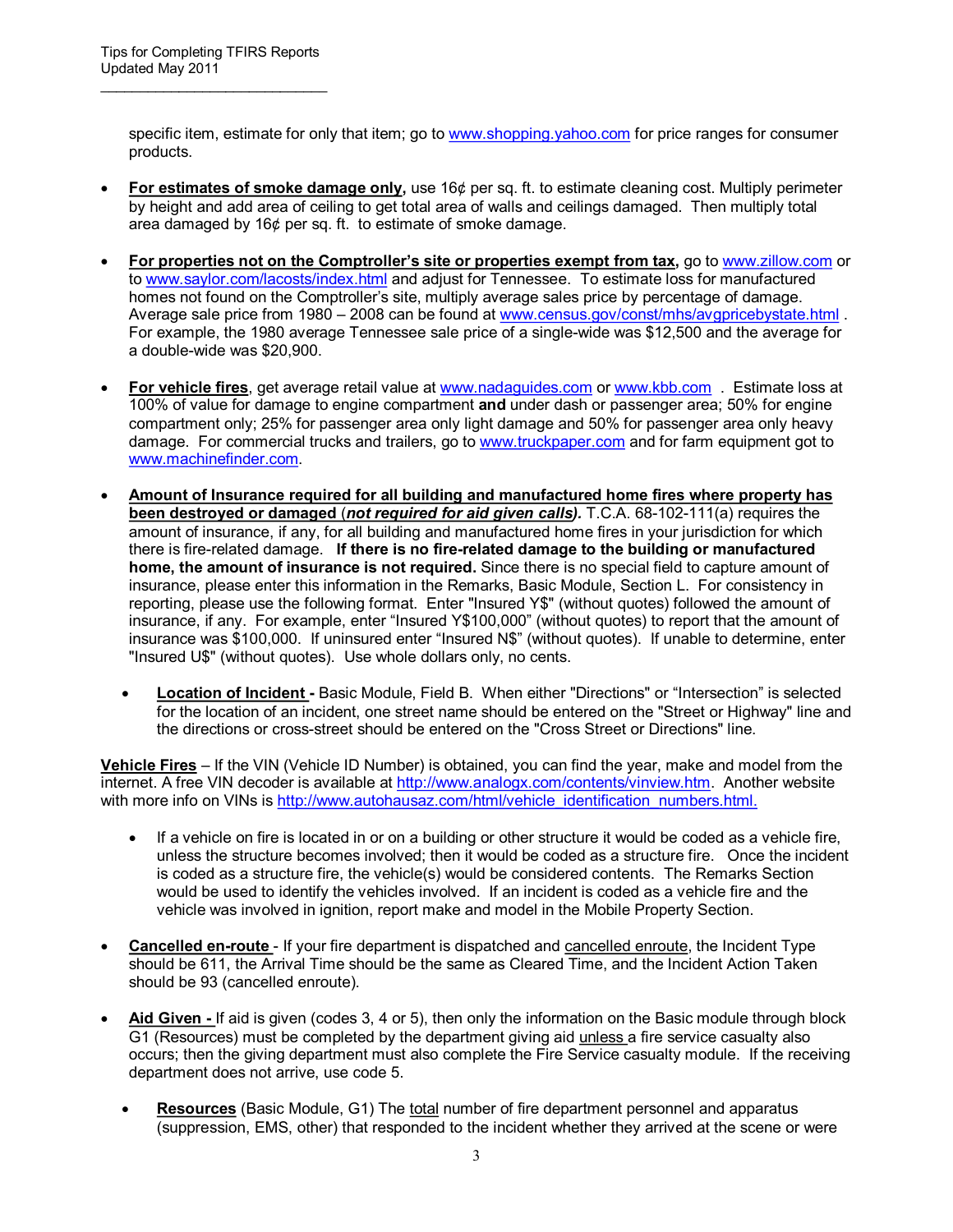\_\_\_\_\_\_\_\_\_\_\_\_\_\_\_\_\_\_\_\_\_\_\_\_\_\_\_\_\_

canceled before arrival. Do not count non-fire department vehicles or personnel. POVs and the chief's car should be entered under Other. Do not enter apparatus ID numbers here.

- **Exposures** are limited to fire incidents only (not haz mats). The exposure number is a sequential number assigned by the officer in charge to each exposure fire resulting from the original fire. Enter "000" if the incident is the primary fire or a nonfire and not an exposure fire. The number "001" should be used for the first exposure fire, "002" for the second exposure fire, etc. In a fire involving exposures, an additional Basic Module must be completed for each exposure**.**
- · **The use of exposure fire** is limited to situations where there is actual flame damage. If the adjacent property is damaged due to water, heat, smoke or fire control, include the damage in the primary report (Exposure 000). An example of non-fire damage would be vinyl siding on adjacent structure melted but not burned. The non-fire damage information can be captured in the Remarks section of the Basic Module. Multiple person and entities involved can be documented in Section K1, Person/Entity Involved of the Basic Module. The number of buildings involved should be captured in the Fire Module, B2
	- · **Vehicle fire exposure** If a vehicle parked in a parking ramp catches fire and two other vehicles with separate individual owners catch fire from the first vehicle, treat each of the two other vehicles as a separate exposure. If, instead, a fleet of vehicles is involved and they all have the same corporate owner then they may all be treated as a single exposure.
	- · **If your fire department has "no activity"** for an entire calendar month, open up a new incident, fill out Section A, check the "no activity" box and SAVE. This response will indicate your department is actively participating in the TFIRS 5.0 system. The incident date should indicate the last day of the calendar month in which your department had "no activity". For Example, 07/31/2010 would be the date for a "no activity" report for July 2010.

## **Read Only Remove Instructions for Vista and Windows 7**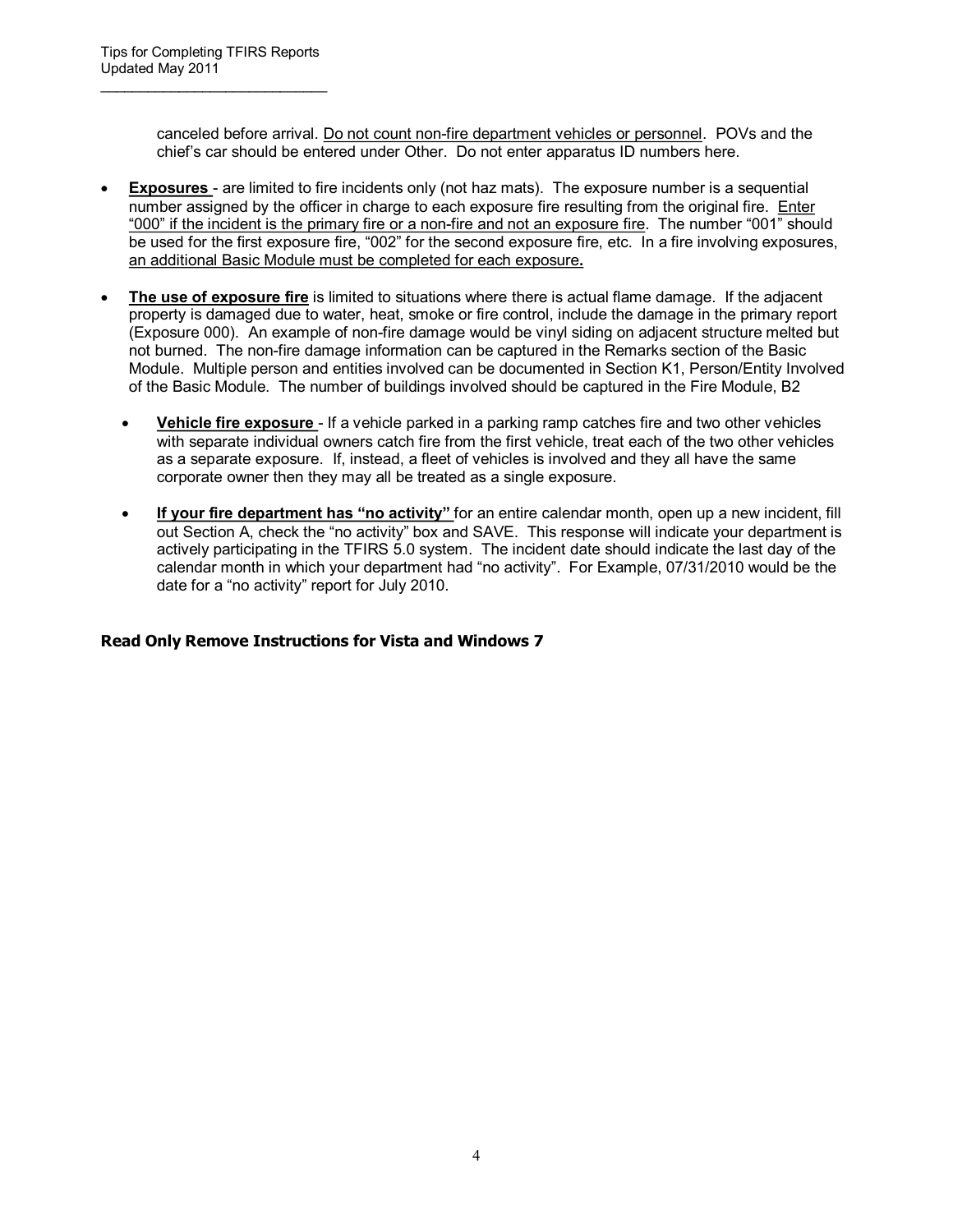Tips for Completing TFIRS Reports Updated May 2011

\_\_\_\_\_\_\_\_\_\_\_\_\_\_\_\_\_\_\_\_\_\_\_\_\_\_\_\_\_